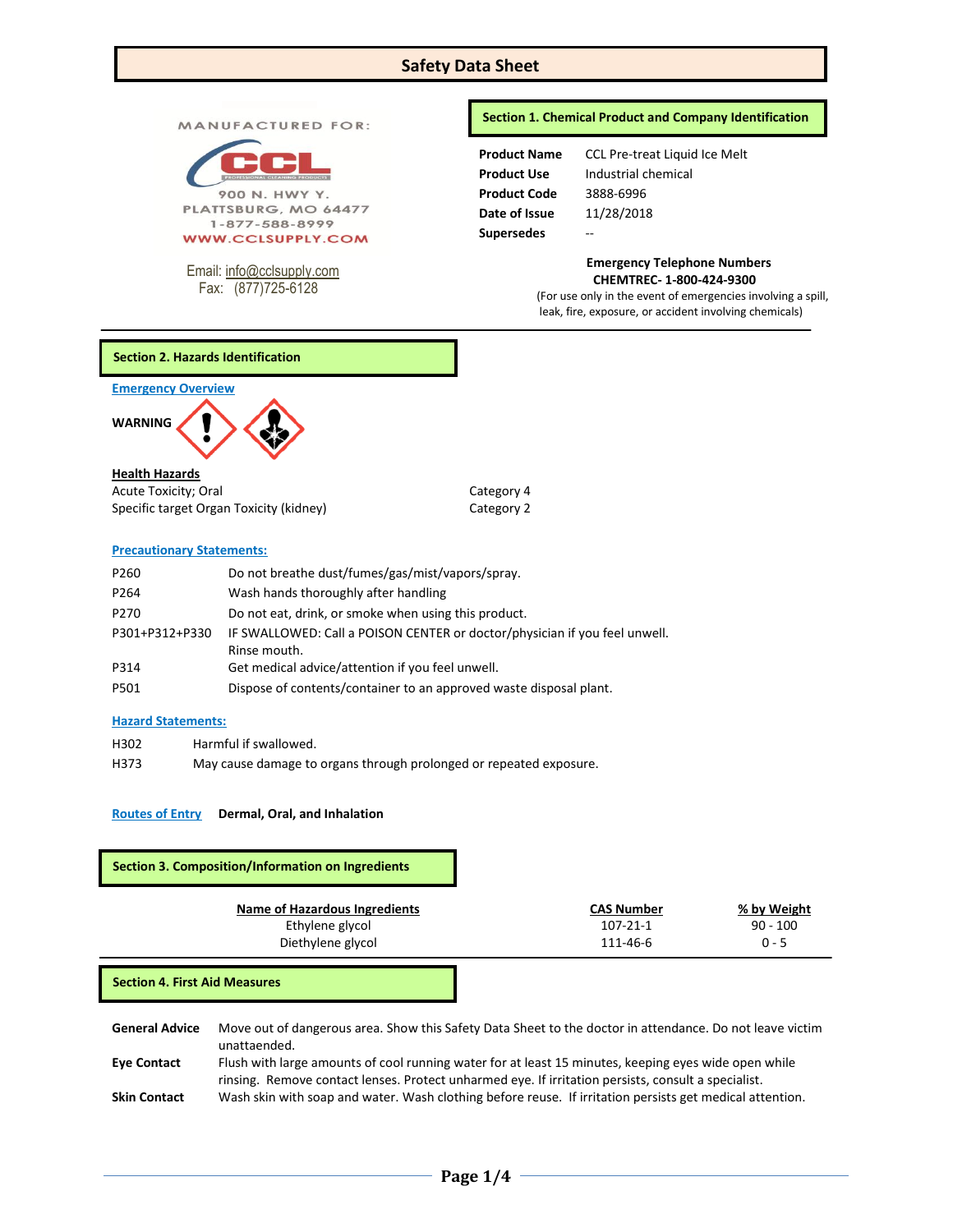Inhalation **If unconscious, place in recovery position**, and seek medical attention/advice. If breathing is difficult, seek medical attention.

**Ingestion** DO NOT induce vomiting without medical advice. Keep respiratory tract clear. Do not give milk or alcoholic beverages. Never give anything by mouth to an unconscious person. If symptoms persist, call a physician. Take victim, immediately, to hospital.

| <b>Section 5. Fire Fighting Measures</b>                                                | National Fire Protection Association (U.S.A)<br>(estimated rating)                                                                                                                                                                                               |
|-----------------------------------------------------------------------------------------|------------------------------------------------------------------------------------------------------------------------------------------------------------------------------------------------------------------------------------------------------------------|
| <b>Hazardous Combustion Products</b><br><b>Extinguishing Media</b>                      | Carbon oxides; toxic fumes<br>Foam, dry chemical, Carbon Dioxide (CO2)                                                                                                                                                                                           |
| <b>Unsuitable Extinguishing Media</b><br><b>Specific Hazards during</b><br>firefighting | High volume water jet<br>DO NOT allow run-off from fire fighting to enter drains or water courses.                                                                                                                                                               |
| <b>Fire Fighting Procedures</b>                                                         | Standard procedures for chemical fires. Use extinguishing measures that are appropriate<br>to local circumstances and the surrounding environment. Wear self-contained breathing<br>apparatus for firefighting, if necessary. Use personal protective equipment. |

## **Section 6. Accidental Release Measures**

| Environmental         | Prevent product from entering drains. Prevent further leakage or spillage, if safe to do so. If the product |
|-----------------------|-------------------------------------------------------------------------------------------------------------|
| <b>Precautions</b>    | contaminates rivers and lakes, or drains, inform respective authorities.                                    |
| <b>Spill Clean Up</b> | Soak up with inert absorbent material (sand, silica gel, acid binder, universal binder, sawdust). Keep in   |
|                       | suitable, closed containers for disposal.                                                                   |

### **Section 7. Handling and Storage**

**Handling** Do not breathe vapors/dust. For personal protection, see Section 8. Smoking, eating, and drinking should be prohibited in the application area. Dispose of rinse water in accordance with local and national regulations. **Storage** Keep container tightly closed, in a dry and well ventilated place. Electrical installations/ working materials must comply with the technological safety standards.

**Section 8. Exposure Controls/Personal Protection**

#### **Exposure Limits**

| <b>Product Name</b>               | <b>Value Type (Form</b> | Control                                 |                |
|-----------------------------------|-------------------------|-----------------------------------------|----------------|
|                                   | of exposure)            | Parameters/Permissible<br>concentration | <b>Basis</b>   |
| Ethylene glycol (CAS # 107-21-1)  | ◡                       | 50 ppm                                  | OSHA PO        |
|                                   |                         | 125 mg/m $3$                            |                |
|                                   | ◡                       | 100 mg/m <sup>3</sup>                   | ACGIH          |
|                                   | C (Aersol only)         | 100 mg/m $3$                            | ÁCGIH          |
| Diethylene glycol (CAS# 111-46-6) | <b>TWA</b>              | $10 \text{ mg/m}^3$                     | <b>US WEEL</b> |

# **Personal Protective Equipment (PPE)**



**Eyes** Eye wash bottle with pure water. Tightly fitted safety goggles

| <b>Hands</b> | The suitability for a specific workplace should be discussed with the producers of the protective gloves.              |
|--------------|------------------------------------------------------------------------------------------------------------------------|
| <b>Body</b>  | Impervious clothing. Choose body protection according to the amount and concentration of the dangerous                 |
|              | substance at the work place.                                                                                           |
| $B = 1.12$   | وزا امتعاص ومستحدث وبرواح والمستوم مستحدث والمتواطئ والمتحدث والمستحدث والمتحالة والقومين فستموا بمحار المواطن ومستحدث |

**Respiratory** General and local exhaust ventilation is recommended to maintain vapor exposures below recommended limits.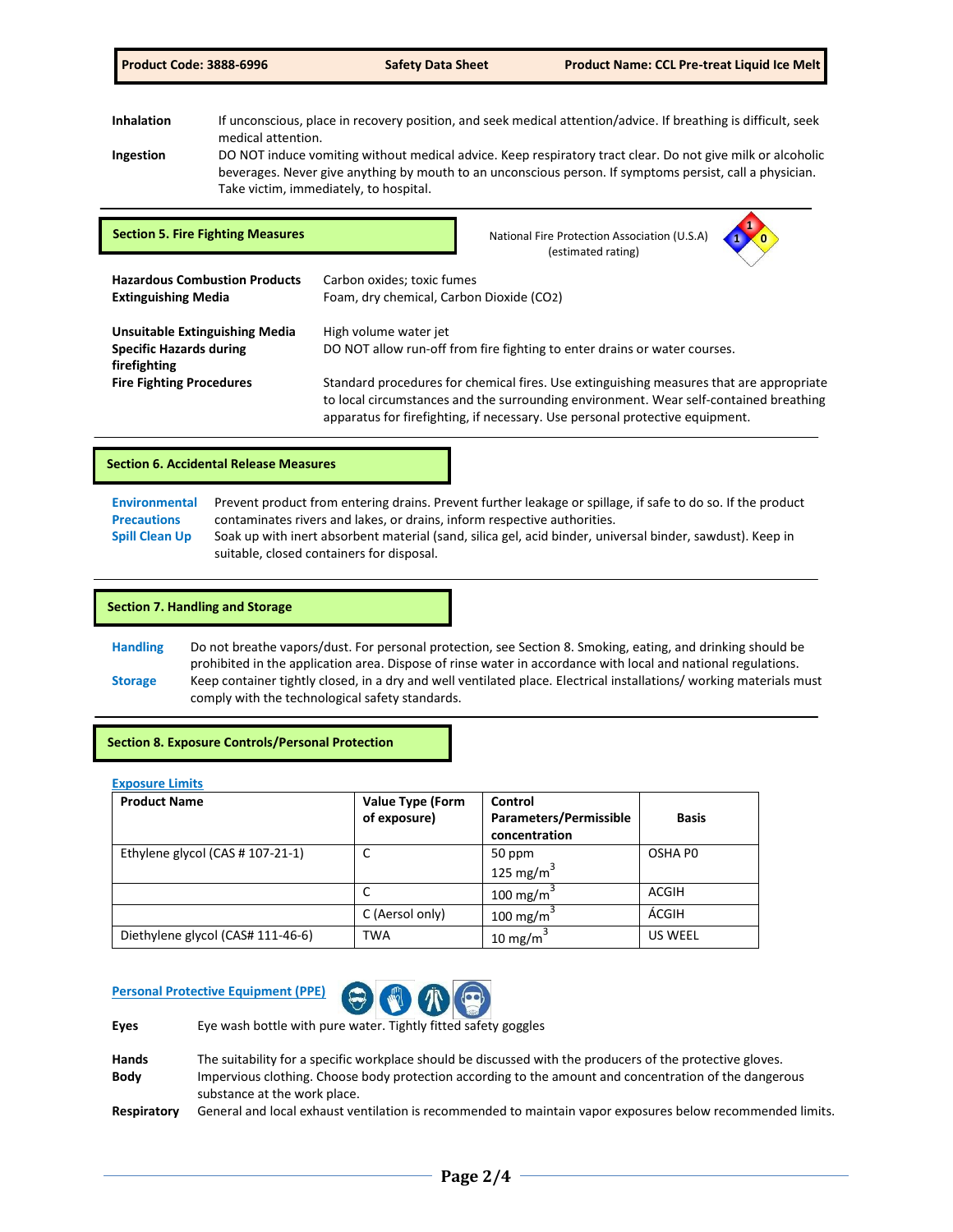Where concentrations are above recommended limits or are unknown, appropriate respiratory protection should be worn. Follow OSHA respirator regulations (29 CFR 1910.134) and use NIOSH/MSHA approved respirators. Protection provided by air purifying respirators against exposure to any hazardous chemical is limited. Use a positive pressure air supplied respirator if there is any potential for uncontrolled release, exposure levels are unknown, or any other circumstance where air purifying respirators may not provide adequate protection.

## **Section 9. Physical and Chemical Properties**

| <b>Physical State</b>   | Liquid                                                         | <b>Explosive Limits:</b>                        | Upper: 22 % (V)                                                         |
|-------------------------|----------------------------------------------------------------|-------------------------------------------------|-------------------------------------------------------------------------|
|                         |                                                                | <b>Upper &amp; Lower</b>                        | Lower: $1.8\%$ (V)                                                      |
| Color                   | Clear, Colorless                                               | <b>Vapor Pressure</b>                           | < 1 hPa @ 20 - 25 <sup>o</sup> C (68 - 77 <sup>o</sup> F)               |
| Odor                    | Sweet, slight                                                  | <b>Relative Vapor</b>                           | < 2.14 @ 20 - 25 <sup>o</sup> C (68 - 77 <sup>o</sup> F)                |
|                         |                                                                | <b>Density</b>                                  | $(Air = 1.0)$                                                           |
| <b>Odor Threshold</b>   | Not determined                                                 | <b>Relative Density</b>                         | 1.115 @ 20 <sup>°</sup> C (68 <sup>°</sup> F)                           |
|                         |                                                                |                                                 | Reference Substance: water = $1$                                        |
| рH                      | 9                                                              | <b>Specific Gravity</b>                         | Not determined                                                          |
| <b>Freezing Point</b>   | $-13 - 11.2$ °C (9 – 11.8 <sup>°</sup> F)                      | <b>Partition Coefficient:</b><br>noctanol/water | log Pow: -1.36                                                          |
| <b>Boiling Point</b>    | 197.4°C (387.3 <sup>°</sup> F)                                 | <b>Auto-Ignition Temp.</b>                      | $398^{\circ}$ C                                                         |
| <b>Flash Point</b>      | 111°C (232 <sup>°</sup> F) Method: closed cup                  | <b>Decomposition Temp.</b>                      | Not determined                                                          |
| <b>Evaporation Rate</b> | $0.01$ (Butyl Acetate = 1)                                     | Viscosity:                                      | Dynamic: 19.83 - 21 mPa.s @ 20 -                                        |
|                         |                                                                | <b>Dynamic &amp; Kinetic</b>                    | $25^{\circ}$ C (68 – 77 $^{\circ}$ F)                                   |
|                         |                                                                |                                                 | Kinetic: 145 mm <sup>2</sup> /s @ 25 <sup>o</sup> C (77 <sup>o</sup> F) |
| <b>Flammability</b>     | Not determined                                                 | Solubility                                      | Complete                                                                |
| <b>Density</b>          | 1.11 g/cm <sup>3</sup> @ 20 <sup>o</sup> C (68 <sup>o</sup> F) | Solubility in other<br>solvents                 | Not determined                                                          |

## **Section 10. Stability and Reactivity**

| Stable under normal conditions.                                                     |
|-------------------------------------------------------------------------------------|
| Strong oxidizing agents, strong bases, strong acids, aldehydes, aluminum, plastics, |
| reducing agents, peroxides.                                                         |
| Carbon oxides, aldehydes, ketones, organic acids.                                   |
| Keep away from heat, flame, sparks, and other ignition sources.                     |
|                                                                                     |

## **Section 11. Toxicological Information**

| Product: acute oral<br>toxicity                    | Acute toxicity estimate: 493.91 mg/kg                                                                                                                        |  |  |
|----------------------------------------------------|--------------------------------------------------------------------------------------------------------------------------------------------------------------|--|--|
| Component 107-21-1:<br>acute oral toxicity         | Assessment: The component/mixture is moderately toxic after single ingestion.                                                                                |  |  |
| Component 111-46-6:                                | LD50 (Human): Calculated 1.120mg/kg                                                                                                                          |  |  |
| acute oral toxicity                                | Assessment: The component/mixture is moderately toxic after single ingestion.                                                                                |  |  |
| Carcinogenicity: IARC                              | No component of this product present at levels greater than or equal to 0.1 % is identified as<br>probable, possible, or confirmed human carcinogen by IARC. |  |  |
| Carcinogenicity: OSHA                              | No component of this product present at levels greater than or equal to 0.1 % is identified as a<br>carcinogen or potential carcinogen by OSHA.              |  |  |
| <b>Carcinogenicity: NTP</b>                        | No component of this product present at levels greater than or equal to 0.1 % is identified as a<br>known or anticipated carcinogen by NTP.                  |  |  |
| <b>STOT</b>                                        | Repeated exposure.                                                                                                                                           |  |  |
| <b>Component 107-21-1:</b><br><b>Target Organs</b> | Assessment: The substance or mixture is classified as specific target organ toxicant,<br>Kidneys.<br>repeated exposure, category 2.                          |  |  |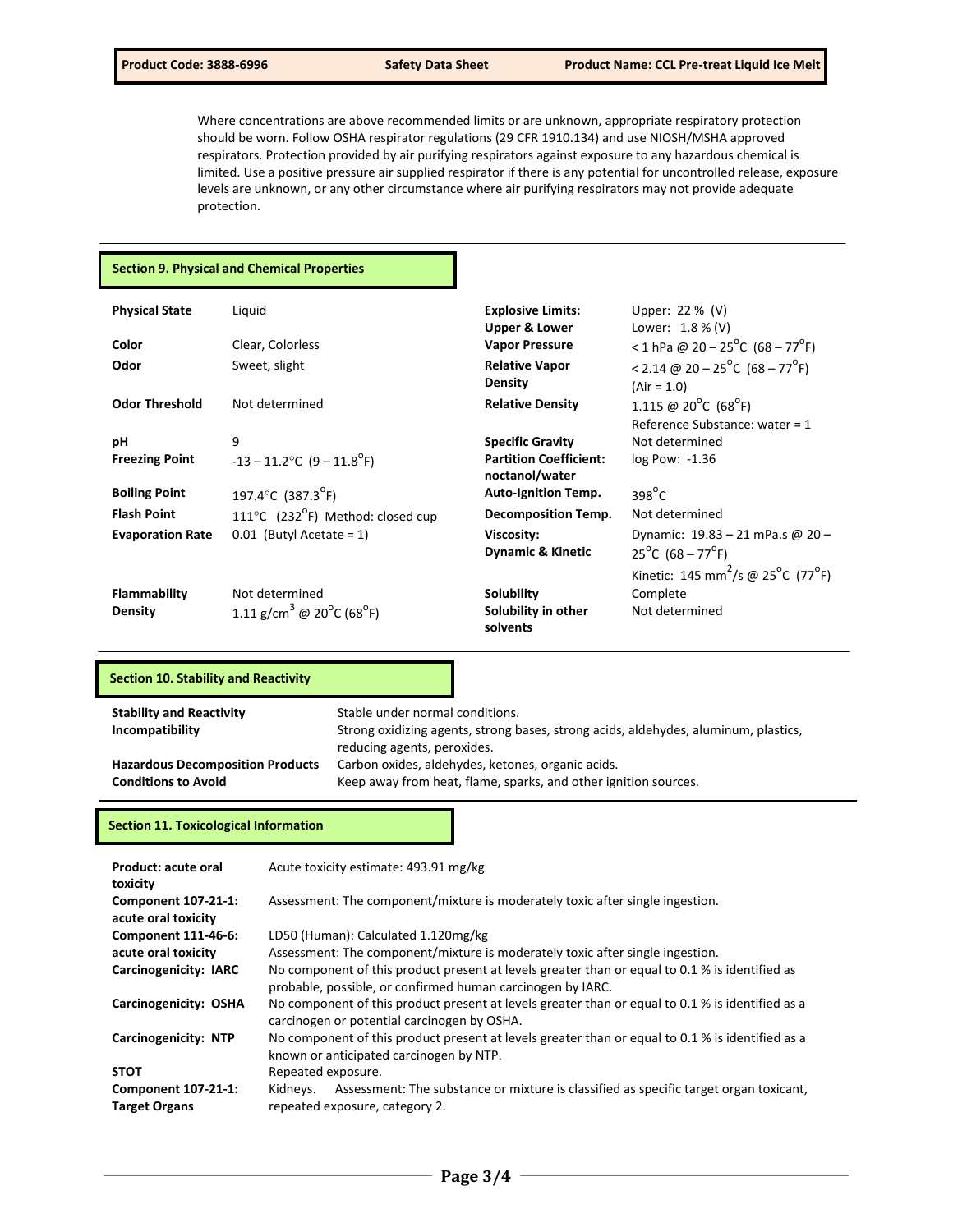## **Section 12. Ecological Information**

**Environmental Effects** Ozone-Depletion Potential:

Regulation: 40CFR Protection of Environment; Part 82 Protection of Stratospheric Ozone – CAA Section 602 Class I Substances Remarks: This product neither conatins nor was manufactured with a Class I or Class II ODS as defined by the U.S. Clean Air Act Section 602 (40CFR 82, Subpt. A, App.A + B).

## **Section 13. Disposal Considerations**

**Waste Information** Contaminated packaging: empty remaining contents. Dispose of as unused product. Do not reuse empty containers.

### **Section 14. Transportation Information**

| Regulatory<br><b>Information</b> | <b>UN Number</b> | <b>Proper Shipping</b><br>Name                                                      | <b>Class/Division</b> | <b>Packaging Group</b> | <b>International Air</b><br><b>Transport</b><br><b>Association</b> |
|----------------------------------|------------------|-------------------------------------------------------------------------------------|-----------------------|------------------------|--------------------------------------------------------------------|
| <b>DOT Classification</b>        | NA1993           | Environmentally<br>hazardous<br>substances, liquid,<br>n.o.s., (ETHYLENE<br>GLYCOL) | 9                     | PG III                 | Not regulated as a<br>dangerous good                               |

Note: DOT Classification applies to most packaging sizes. For specific container size classifications or for size exceptions, refer to the Bill of Lading with your shipment.

| <b>Section 15. Regulatory Information</b>   |                                                                                                                                                                         |                                                            |                                                                                                   |                                                                                                     |
|---------------------------------------------|-------------------------------------------------------------------------------------------------------------------------------------------------------------------------|------------------------------------------------------------|---------------------------------------------------------------------------------------------------|-----------------------------------------------------------------------------------------------------|
| <b>CERCLA Reportable</b><br><b>Quantity</b> | CAS#<br>$107 - 21 - 1$<br>123-91-1                                                                                                                                      | <b>Chemical Name</b><br>Ethylene glycoll<br>1,4-Dioxane    | <b>Component RQ (lbs)</b><br>5000<br>100                                                          | Calculated product RQ (lbs)<br>5000<br>$\ast$                                                       |
| <b>WHMIS Classification</b>                 | None                                                                                                                                                                    | * Calculated RQ exceeds reasonably attainable upper limit. |                                                                                                   |                                                                                                     |
| <b>SARA 304</b>                             |                                                                                                                                                                         |                                                            | Extremely Hazardous Substances Reportable Quantity: This material does not contain any            |                                                                                                     |
| <b>SARA 311+312</b>                         | components with a Section 304 EHS RQ.<br>Hazards: Acute toxicity (any route of exposure)                                                                                |                                                            |                                                                                                   |                                                                                                     |
| <b>SARA 302</b>                             | Specific target organ toxicity (single or repeated exposure)<br>No chemicals in this material are subject to the reporting requirements of SARA Title III, Section 302. |                                                            |                                                                                                   |                                                                                                     |
| <b>SARA 313</b>                             | The following components are subject to reporting levels established by SARA Title III, Section 313:<br>107-21-1 Ethylene glycol                                        |                                                            |                                                                                                   |                                                                                                     |
| <b>Clean Air Act</b>                        |                                                                                                                                                                         | 107-21-1 Ethylene glycol                                   | The following chemical(s) are listed as HAP under the U.S. Clean Air Act, Section 12 (40 CFR 61): |                                                                                                     |
|                                             | This product does not contain any chemicals listed under the U.S. Clean Air Act Section 112 <sup>®</sup> for                                                            |                                                            |                                                                                                   |                                                                                                     |
|                                             | Accidental Release Prevention (40 CFR 68.130, Subpart F).                                                                                                               |                                                            |                                                                                                   |                                                                                                     |
|                                             | Final VOC's (40 CFR 60.489):                                                                                                                                            | 107-21-1 Ethylene glycol<br>111-46-6 Diethylene glycol     |                                                                                                   | The following chemical(s) are listed under the U.S. Clean Air Act Section 111 SOCMI Intermediate or |